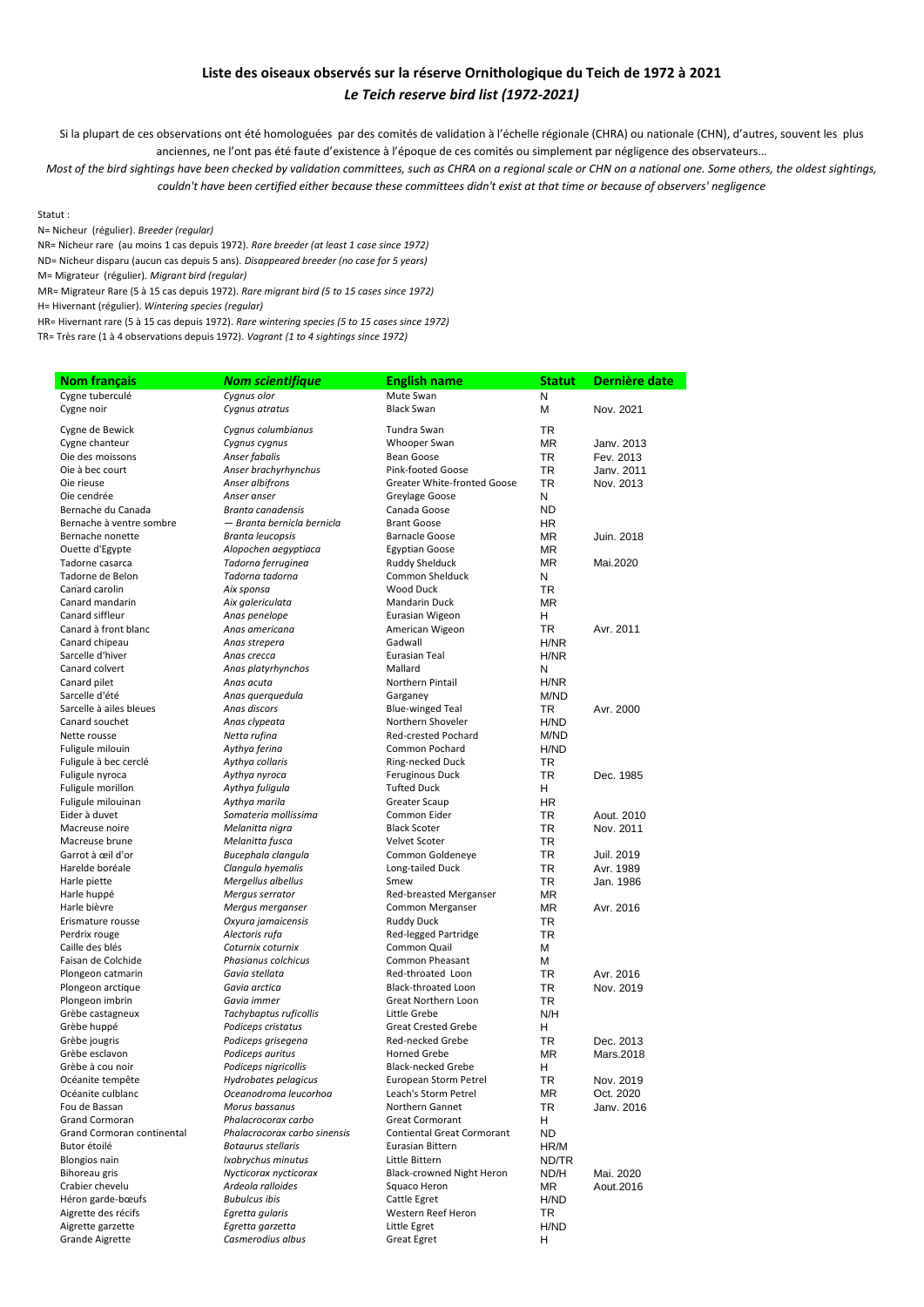| Héron cendré                            | Ardea cinerea                     | Grey Heron                               | N         |                  |
|-----------------------------------------|-----------------------------------|------------------------------------------|-----------|------------------|
| Héron pourpré                           | Ardea purpurea                    | Purple Heron                             | M         |                  |
| Cigogne noire                           | Ciconia nigra                     | <b>Black Stork</b>                       | <b>MR</b> | Fev. 2021        |
| Cigogne blanche                         | Ciconia ciconia                   | <b>White Stork</b>                       | N         |                  |
| Ibis falcinelle                         | Plegadis falcinellus              | Glossy Ibis                              | М         | Dec. 2021        |
| Ibis sacré                              |                                   |                                          | M         |                  |
|                                         | Threskiornis aethiopicus          | African Sacred Ibis                      |           | Nov. 2021        |
| Spatule blanche                         | Platalea leucorodia               | Eurasian Spoonbill                       | H/ND      |                  |
| Flamant rose                            | Phoenicurus roseus                | Greater Flamingo                         | <b>TR</b> | Avr. 2019        |
| Bondrée apivore                         | Pernis apivorus                   | European Honey Buzzard                   | м         |                  |
| <b>Elanion blanc</b>                    | Elaneus caeruleus                 | <b>Black Winged Kite</b>                 | MR        | Sep.2021         |
| Milan noir                              | Milvus migrans                    | <b>Black Kite</b>                        | N         |                  |
| Milan royal                             | Milvus milvus                     | Red Kite                                 | М         |                  |
| Pygargue à queue blanche                | Haliaeetus albicilla              | White-tailed Eagle                       | <b>TR</b> | Oct. 2015        |
| Vautour fauve                           | Gyps fulvus                       | <b>Griffon Vulture</b>                   | TR        | Juil. 2010       |
|                                         |                                   |                                          |           |                  |
| Circaète Jean-le-blanc                  | Circaetus gallicus                | Short-toed Snake Eagle                   | М         |                  |
| <b>Busard des roseaux</b>               | Circus aeruginosus                | Western Marsh Harrier                    | н         |                  |
| <b>Busard Saint-Martin</b>              | Circus cyaneus                    | Northern Harrier                         | H/M       |                  |
| Busard cendré                           | Circus pygargus                   | Montagu's Harrier                        | M         |                  |
| Autour des palombes                     | Accipiter gentilis                | Northern Goshawk                         | н         |                  |
|                                         |                                   |                                          |           |                  |
| Epervier d'Europe                       | Accipiter nisus                   | Eurasian Sparrohawk                      | N         |                  |
| <b>Buse variable</b>                    | <b>Buteo buteo</b>                | Common Buzzard                           | N         |                  |
| Aigle criard                            | Aquila clanga                     | <b>Greater Spotted Eagle</b>             | <b>TR</b> | Sep. 2009        |
| Aigle botté                             | Hieraaetus pennatus               | <b>Booted Eagle</b>                      | М         |                  |
| Balbuzard pêcheur                       | <b>Pandion haliaetus</b>          | <b>Western Osprey</b>                    | H/M       |                  |
| Faucon crécerelle                       | <b>Falco tinnunculus</b>          | Common Kestrel                           | HR.       |                  |
|                                         |                                   |                                          |           |                  |
| Faucon kobez                            | Falco vespertinus                 | Red-footed Falcon                        | <b>TR</b> | Mai. 2008        |
| Faucon émerillon                        | <b>Falco columbarius</b>          | Merlin                                   | М         |                  |
| Faucon hobereau                         | Falco subbuteo                    | Eurasian Hobby                           | М         |                  |
| Faucon d'Éléonore                       | Falco eleonorae                   | Eleonora's Falcon                        | <b>TR</b> | Oct. 2021        |
| Faucon pèlerin                          | Falco peregrinus                  | Peregrine Falcon                         | H         |                  |
|                                         |                                   |                                          |           |                  |
| Faucon pèlerin "calidus"                | Falco peregrinus calidus          | Peregrine Falcon "calidus"               | <b>HR</b> | Nov. 2013        |
| Râle d'eau                              | Rallus aquaticus                  | <b>Water Rail</b>                        | N         |                  |
| Marouette ponctuée                      | Porzana porzana                   | Spotted Crake                            | М         |                  |
| Marouette poussin                       | Porzana parva                     | Little Crake                             | <b>TR</b> |                  |
| Marouette de Baillon                    | Porzana pusilla                   | <b>Baillon's Crake</b>                   | <b>TR</b> | <b>Aout 2007</b> |
|                                         |                                   |                                          |           |                  |
| Râle des genêts                         | Crex crex                         | Corn Crake                               | <b>TR</b> |                  |
| Gallinule poule-d'eau                   | Gallinula chloropus               | Common Moorhen                           | N         |                  |
| Talève sultane                          | Porphyrio porphyrio               | Purple Swamp-Hen                         | <b>TR</b> | Sep. 2015        |
| Foulque macroule                        | Fulica atra                       | Eurasian Coot                            | N         |                  |
| Grue cendrée                            | Grus grus                         | Common Crane                             | м         |                  |
|                                         | Tetrax tetrax                     | Little Bustard                           |           |                  |
| Outarde canepetière                     |                                   |                                          | <b>TR</b> |                  |
| Huîtrier pie                            | Haematopus ostralegus             | Eurasian Oystercatcher                   | М         |                  |
| Echasse blanche                         | Himantopus himantopus             | <b>Black-winged Stilt</b>                | N         |                  |
| Avocette élégante                       | Recurvirostra avosetta            | Pied Avocet                              | N         |                  |
| <b>Œdicnème criard</b>                  | <b>Burhinus oedicnemus</b>        | Eurasian Stone-Curlew                    | <b>MR</b> | Mai. 2020        |
| Courvite isabelle                       | Cursorius cursor                  | Cream-colored Courser                    | <b>TR</b> |                  |
|                                         |                                   |                                          |           |                  |
| Glaréole à collier                      | Glareola pratincola               | <b>Collared Pratincole</b>               | <b>TR</b> | Mai. 2019        |
| Petit Gravelot                          | Charadrius dubius                 | Little Ringer Plover                     | N         |                  |
| <b>Grand Gravelot</b>                   | Charadrius hiaticula              | Common Ringer Plover                     | H.        |                  |
| Gravelot kildir                         | Charadrius vociferus              | Kildeer                                  | <b>TR</b> | Nov. 1978        |
| Gravelot à collier interrompu           | Charadrius alexandrinus           | Kentish Plover                           | М         |                  |
|                                         |                                   |                                          |           |                  |
| Pluvier guignard                        | Charadrius morinellus             | <b>Eurasian Dotterel</b>                 | <b>TR</b> | Sept. 2021       |
| Pluvier fauve                           | Pluvialis fulva                   | Pacific Golden Plover                    | <b>MR</b> | Aou.2016         |
| Pluvier doré                            | Pluvialis apricaria               | European Golden Plover                   | М         |                  |
| Pluvier argenté                         | Pluvialis squatarola              | <b>Grey Plover</b>                       | H         |                  |
| Vanneau sociable                        | Chettusia gregaria                | Sociable Lapwing                         | TR        | Sep. 2011        |
| Vanneau huppé                           | Vanellus vanellus                 | Northern Lapwing                         | н         |                  |
|                                         |                                   |                                          |           |                  |
| Bécasseau maubèche                      | Calidris canutus                  | <b>Red Knot</b>                          | н         |                  |
| Bécasseau sanderling                    | Calidris alba                     | Sanderling                               | н         |                  |
| Bécasseau semipalmé                     | Calidris pusilla                  | Semipalmated Sandpiper                   | TR        | Avr. 2014        |
| Bécasseau à cou roux                    | Calidris ruficollis               | Red-necked Stint                         | <b>TR</b> | Mai. 2010        |
| Bécasseau minute                        | Calidris minuta                   | Little Stint                             | H.        |                  |
| Bécasseau de Temminck                   | Calidris temminckii               | Temminck's Stint                         | М         |                  |
|                                         |                                   |                                          |           |                  |
| Bécasseau de Bonaparte                  | Calidris fuscicollis              | White-rumped Sandpiper                   | TR        | Aou. 2011        |
| Bécasseau de Baird                      | Calidris bairdii                  | Baird's Sandpiper                        | <b>TR</b> | Nov. 2003        |
| Bécasseau tacheté                       | Calidris melanotos                | Pectoral Sandpiper                       | MR        | Aou. 2013        |
| Bécasseau cocorli                       | Calidris ferruginea               | Curlew Sandpiper                         | М         |                  |
| Bécasseau à échasses                    | Micropalama himantopus            | <b>Stint Sandpiper</b>                   | TR        | Juil.2013        |
| Bécasseau violet                        | Calidris maritima                 | Purple Sandpiper                         | ΜR        | Nov. 2012        |
|                                         |                                   |                                          |           |                  |
| Bécasseau variable                      | Calidris alpina                   | Dunlin                                   | H         |                  |
| Bécasseau falcinelle                    | Limicola falcinellus              | Broad-billed Sandpiper                   | TR        | Avr. 2011        |
| Bécasseau rousset                       | Tryngites subruficollis           | <b>Buff-breasted Sandpiper</b>           | <b>TR</b> | Oct. 2018        |
| Combattant varié                        |                                   |                                          |           |                  |
| Bécassine sourde                        |                                   |                                          |           |                  |
|                                         | Philomachus pugnax                | Ruff                                     | М         |                  |
|                                         | Lymnocryptes minimus              | Jack Snipe                               | H         |                  |
| Bécassine des marais                    | Gallinago gallinago               | Common Snipe                             | H/ND      |                  |
| Bécassine double                        | Gallinago media                   | <b>Great Snipe</b>                       | TR        | Avr. 2014        |
| Bécassin à long bec                     | Limnodromus scolopaceus           | Long-billed Dowitcher                    | TR        | Avr. 2001        |
| Bécasse des bois                        | Scolopax rusticola                | Eurasian Woodcock                        | H         |                  |
|                                         |                                   |                                          |           |                  |
| Barge à queue noire                     | Limosa limosa                     | <b>Black tailed Godwit</b>               | н         |                  |
| Barge rousse                            | Limosa lapponica                  | <b>Bar-tailed Godwit</b>                 | н         |                  |
| Courlis corlieu                         | Numenius phaeopus                 | Whimbrel                                 | M         |                  |
| Courlis cendré                          | Numenius arquata                  | Eurasian Curlew                          | н         |                  |
| Chevalier arlequin                      | Tringa erythropus                 | Spotted Redshank                         | н         |                  |
|                                         |                                   |                                          |           |                  |
| Chevalier gambette                      | Tringa totanus                    | Common Redshank                          | н         |                  |
| Chevalier stagnatile                    | Tringa stagnatilis                | Marsh Sandpiper                          | М         |                  |
| Chevalier aboyeur                       | Tringa nebularia                  | Common Greenshank                        | н         |                  |
| Chevalier à pattes jaunes               | <b>Tringa flavipes</b>            | Lesser Yellowlegs                        | <b>TR</b> | Sept. 2019       |
| Chevalier culblanc                      | Tringa ochropus                   | Green Sandpiper                          | М         |                  |
|                                         |                                   |                                          |           |                  |
| Chevalier sylvain<br>Chevalier bargette | Tringa glareola<br>Xenus cinereus | Wood Sandpiper<br><b>Terek Sandpiper</b> | М<br>TR   | Juil. 2012       |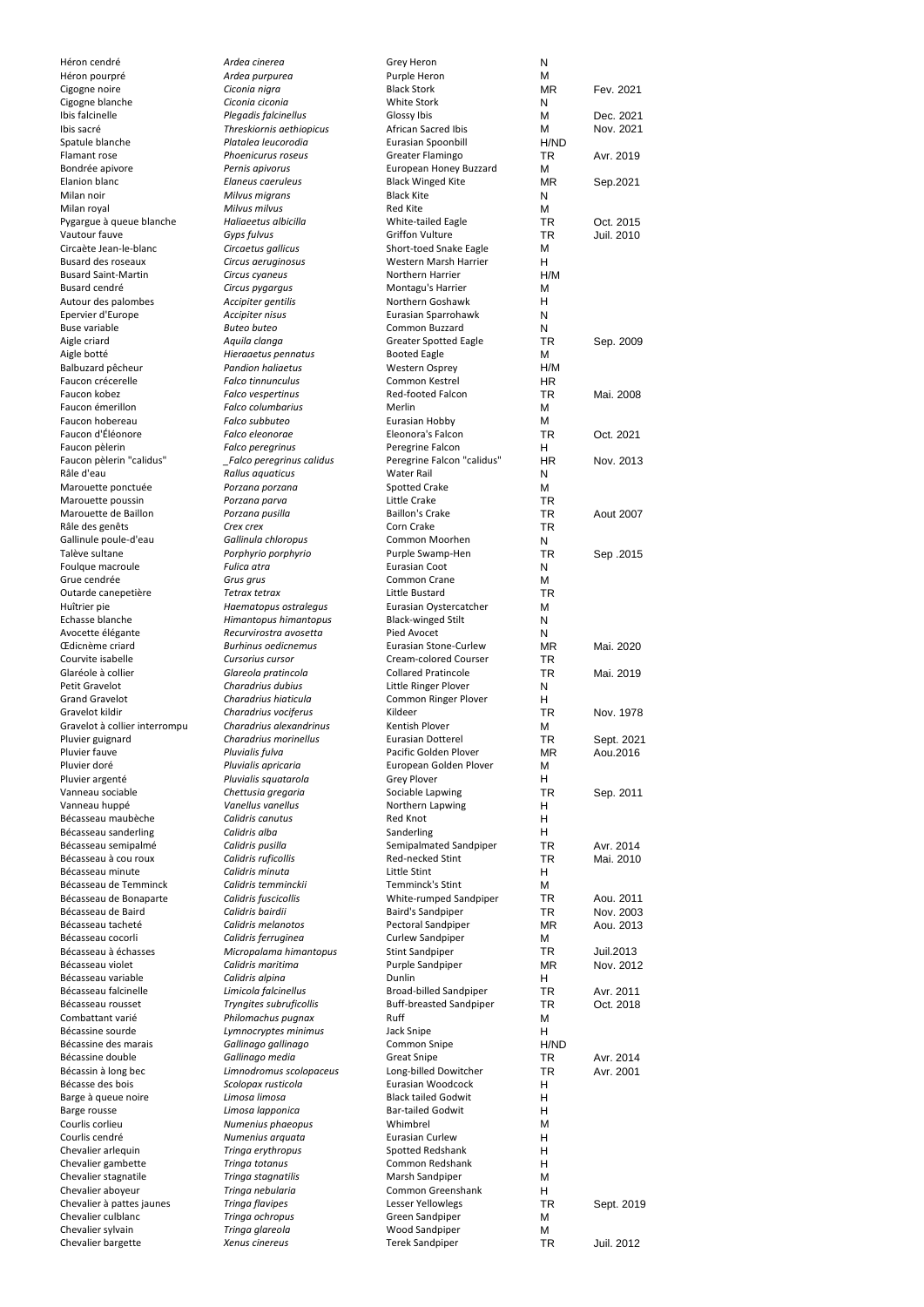| Chevalier guignette                                | Actites hypoleucos                                         | Common Sandpiper                             | М                      |                        |
|----------------------------------------------------|------------------------------------------------------------|----------------------------------------------|------------------------|------------------------|
| Tournepierre à collier<br>Phalarope de Wilson      | Arenaria interpres<br>Phalaropus tricolor                  | <b>Ruddy Turnstone</b><br>Wilson's Phalarope | н<br><b>TR</b>         |                        |
| Phalarope à bec étroit                             | Phalaropus lobatus                                         | Red-necked Phalarope                         | <b>MR</b>              | Aou. 2011<br>Mai 2021  |
| Phalarope à bec large                              | Phalaropus fulicarius                                      | Grey Phalarope                               | ΜR                     | Sept. 2021             |
| Labbe pomarin                                      | Stercorarius pomarinus                                     | Pomarine Skua                                | <b>TR</b>              |                        |
| Labbe parasite                                     | Stercorarius parasiticus                                   | Parasitic Jaeger                             | <b>TR</b>              | Janv. 2016             |
| <b>Grand Labbe</b>                                 | Catharacta skua                                            | Great Skua                                   | <b>TR</b>              | Nov. 2019              |
| Mouette de Sabine                                  | Xema sabini                                                | Sabine's Gull                                | <b>TR</b>              | Sept. 1994             |
| Mouette tridactyle                                 | Rissa tridactyla                                           | <b>Black-legged Kittiwake</b>                | <b>TR</b>              | Juil. 2020             |
| Goéland railleur                                   | Chroicocephalus genei                                      | Slender-billed Gull                          | <b>TR</b>              | Juil. 2012             |
| Mouette de Bonaparte                               | Chroicocephalus philadelphia<br>Chroicocephalus ridibundus | Bonaparte's Gull<br><b>Black-headed Gull</b> | <b>TR</b>              | Mai. 2011              |
| Mouette rieuse<br>Mouette pygmée                   | Hydrocholoeus minutus                                      | Little Gull                                  | H/N<br>М               |                        |
| Mouette mélanocéphale                              | Larus melanocephalus                                       | Mediterranean Gull                           | M/NR                   |                        |
| Goéland d'Audouin                                  | Larus audouinii                                            | Audouin's Gull                               | <b>TR</b>              | Juin.2020              |
| Goéland cendré                                     | Larus canus                                                | Mew Gull                                     | м                      |                        |
| Goéland à bec cerclé                               | Larus delawarensis                                         | Ring-billed Gull                             | <b>TR</b>              | Dec. 2016              |
| Goéland brun "graellsii"                           | Larus fuscus graellsii                                     | Lesser Black-backed Gull                     | N                      |                        |
| Goéland argenté                                    | Larus argentatus                                           | <b>European Herring Gull</b>                 | H/ND                   |                        |
| Goéland leucophée                                  | Larus michahellis                                          | Yellow-legged Gull                           | N                      |                        |
| Goéland pontique                                   | Larus cachinnans                                           | Caspian Gull                                 | <b>TR</b>              | Janv. 2018             |
| Goéland à ailes blanches<br>Goéland de Kumlien     | Larus glaucoides<br>Larus glaucoides kumlieni              | <b>Iceland Gull</b><br>Kumlien's Gull        | <b>TR</b><br><b>TR</b> | Fev. 2009<br>Mar. 2009 |
| Goéland bourgmestre                                | Larus hyperboreus                                          | Glaucous Gull                                | <b>TR</b>              | Fev. 2018              |
| Goéland marin                                      | Larus marinus                                              | Great Black-backed Gull                      | N                      |                        |
| Sterne naine                                       | Sterna albifrons                                           | Little Tern                                  | M                      |                        |
| Sterne hansel                                      | Gelochelidon nilotica                                      | Gull-billed Tern                             | <b>MR</b>              | Juin. 2019             |
| Sterne caspienne                                   | Sterna caspia                                              | Caspian Tern                                 | M                      |                        |
| Guifette moustac                                   | Chlidonias hybridus                                        | Whiskered Tern                               | M                      |                        |
| Guifette noire                                     | Chlidonias niger                                           | <b>Black Tern</b>                            | М                      |                        |
| Guifette leucoptère                                | Chlidonias leucopterus                                     | White-winged Tern                            | <b>TR</b>              | Avr. 2020              |
| Sterne caugek                                      | Sterna sandvicensis                                        | Sandwich Tern                                | H                      |                        |
| Sterne élégante<br>Sterne pierregarin              | Sterna elegans<br>Sterna hirundo                           | <b>Elegant Tern</b><br>Common Tern           | <b>TR</b><br>м         | Juin.2019              |
| Sterne arctique                                    | Sterna paradisaea                                          | Arctic Tern                                  | <b>TR</b>              | Sept.2017              |
| Sterne de Dougall                                  | Sterna dougallii                                           | Roseate Tern                                 | <b>TR</b>              | Mai. 2009              |
| Guillemot de Troïl                                 | Uria aalge                                                 | Common Mure                                  | <b>TR</b>              |                        |
| Mergule nain                                       | Alle alle                                                  | Little Auk                                   | <b>TR</b>              |                        |
| Pigeon colombin                                    | Columba oenas                                              | <b>Stock Dove</b>                            | M                      |                        |
| Pigeon ramier                                      | Columba palumbus                                           | Common Wood Pigeon                           | N                      |                        |
| Tourterelle turque                                 | Streptopelia decaocto                                      | <b>Eurasian Collared Dove</b>                | N                      |                        |
| Tourterelle des bois                               | Streptopelia turtur                                        | European Turtle Dove                         | M                      |                        |
| Perruche à collier                                 | Psittacula krameri                                         | Rose-ringed Parakeet                         | <b>TR</b>              |                        |
| Coucou geai<br>Coucou gris                         | Clamator glandarius<br>Cuculus canorus                     | Great Spotted Cuckoo<br>Common Cucko         | <b>TR</b><br>N         | Mai. 2019              |
| Effraie des clochers                               | Tyto alba                                                  | Barn Owl                                     | н                      |                        |
| Chevêche d'Athéna                                  | Athene noctua                                              | Little Owl                                   | <b>ND</b>              |                        |
| Chouette hulotte                                   | Strix aluco                                                | Tawny Owl                                    | N                      |                        |
| Hibou moyen-duc                                    | Asio otus                                                  | Long-eared Owl                               | MR                     |                        |
| Hibou des marais                                   | Asio flammeus                                              | Short-eared Owl                              | <b>MR</b>              | Janv. 2021             |
| Engoulevent d'Europe                               | Caprimulgus europaeus                                      | European Nightjar                            | N                      |                        |
| Martinet noir                                      | Apus apus                                                  | Common Swift                                 | м                      |                        |
| Martinet pâle                                      | Apus pallidus                                              | Pallid Swift                                 | TR                     | Avr. 2012              |
| Martinet à ventre blanc<br>Martin-pêcheur d'Europe | Tachymarptis melba<br>Alcedo atthis                        | Alpine Swift                                 | TR<br>H/M              |                        |
| Guêpier d'Europe                                   | Merops apiaster                                            | Common Kingfisher<br>European Bee-eater      | ΜR                     |                        |
| Huppe fasciée                                      | Upupa epops                                                | Eurasian Hoopoe                              | Ν                      |                        |
| <b>Torcol fourmilier</b>                           | Jynx torquilla                                             | Eurasian Wryneck                             | M                      |                        |
| Pic vert                                           | Picus viridis                                              | European Green Woodpecker                    | Ν                      |                        |
| Pic noir                                           | Dryocopus martius                                          | <b>Black Woodpecker</b>                      | н                      | Dec. 2021              |
| Pic épeiche                                        | Dendrocopos major                                          | Great Spotted Woodpecker                     | N                      |                        |
| Pic épeichette                                     | Dendrocopos minor                                          | Lesser Spotted Woodpecker                    | Ν                      |                        |
| Cochevis huppé                                     | Galerida cristata                                          | Crested Lark                                 | M                      |                        |
| Alouette lulu                                      | Lullula arborea<br>Alauda arvensis                         | Wood Lark                                    | M                      |                        |
| Alouette des champs<br>Hirondelle de rivage        | Riparia riparia                                            | Eurasian Skylark<br>Sand Martin              | M<br>М                 |                        |
| Hirondelle rustique                                | Hirundo rustica                                            | <b>Barn Swallow</b>                          | ND/M                   |                        |
| Hirondelle de fenêtre                              | Delichon urbica                                            | <b>House Martin</b>                          | М                      |                        |
| Hirondelle rousseline                              | Hirundo daurica                                            | Red-rumped Swallow                           | MR                     | Avr. 2018              |
| Pipit de Richard                                   | Anthus richardi                                            | Richard's Pipit                              | TR                     |                        |
| Pipit rousseline                                   | Anthus campestris                                          | <b>Tawny Pipit</b>                           | MR                     |                        |
| Pipit des arbres                                   | Anthus trivialis                                           | <b>Tree Pipit</b>                            | М                      |                        |
| Pipit farlouse                                     | Anthus pratensis                                           | <b>Meadow Pipit</b>                          | н                      |                        |
| Pipit à gorge rousse                               | Anthus cervinus                                            | Red-Throated Pipit                           | <b>TR</b>              | Avr. 2011              |
| Pipit spioncelle<br>Pipit maritime                 | Anthus spinoletta<br>Anthus petrosus                       | <b>Water Pipit</b><br>Eurasian Rock Pipit    | H.                     |                        |
| Bergeronnette printanière "type"                   | — Motacilla flava flava                                    | <b>Yellow Wagtail</b>                        | HR<br>м                |                        |
| Bergeronnette nordique                             | — Motacilla flava thunbergi                                |                                              | <b>TR</b>              | Avr. 2016              |
| Bergeronnette d'Italie                             | - Motacilla flava cinereocapilla                           |                                              | TR                     | Avr. 2009              |
| Bergeronnette flavéole                             | - Motacilla flava flavissima                               |                                              | <b>MR</b>              |                        |
| Bergeronnette ibérique                             | — Motacilla flava iberiae                                  | Iberian Yellow Wagtail                       | Ν                      |                        |
| Bergeronnette des ruisseaux                        | Motacilla cinerea                                          | Grey Wagtail                                 | M                      |                        |
| Bergeronnette grise "type"                         | — Motacilla alba alba                                      | White Wagtail                                | Ν                      |                        |
| Bergeronnette de Yarrell                           | — Motacilla alba yarrellii                                 |                                              | <b>MR</b>              |                        |
| Troglodyte mignon<br>Accenteur mouchet             | Troglodytes troglodytes<br>Prunella modularis              | Winter Wren<br>Dunnock                       | N<br>N                 |                        |
| Accenteur alpin                                    | Prunella collaris                                          | Alpine Accentor                              | TR                     | Oct. 1982              |
| Rougegorge familier                                | Erithacus rubecula                                         | European Robin                               | Ν                      |                        |
| Rossignol philomèle                                | Luscinia megarhynchos                                      | Common Nightingale                           | Ν                      |                        |
|                                                    |                                                            |                                              |                        |                        |